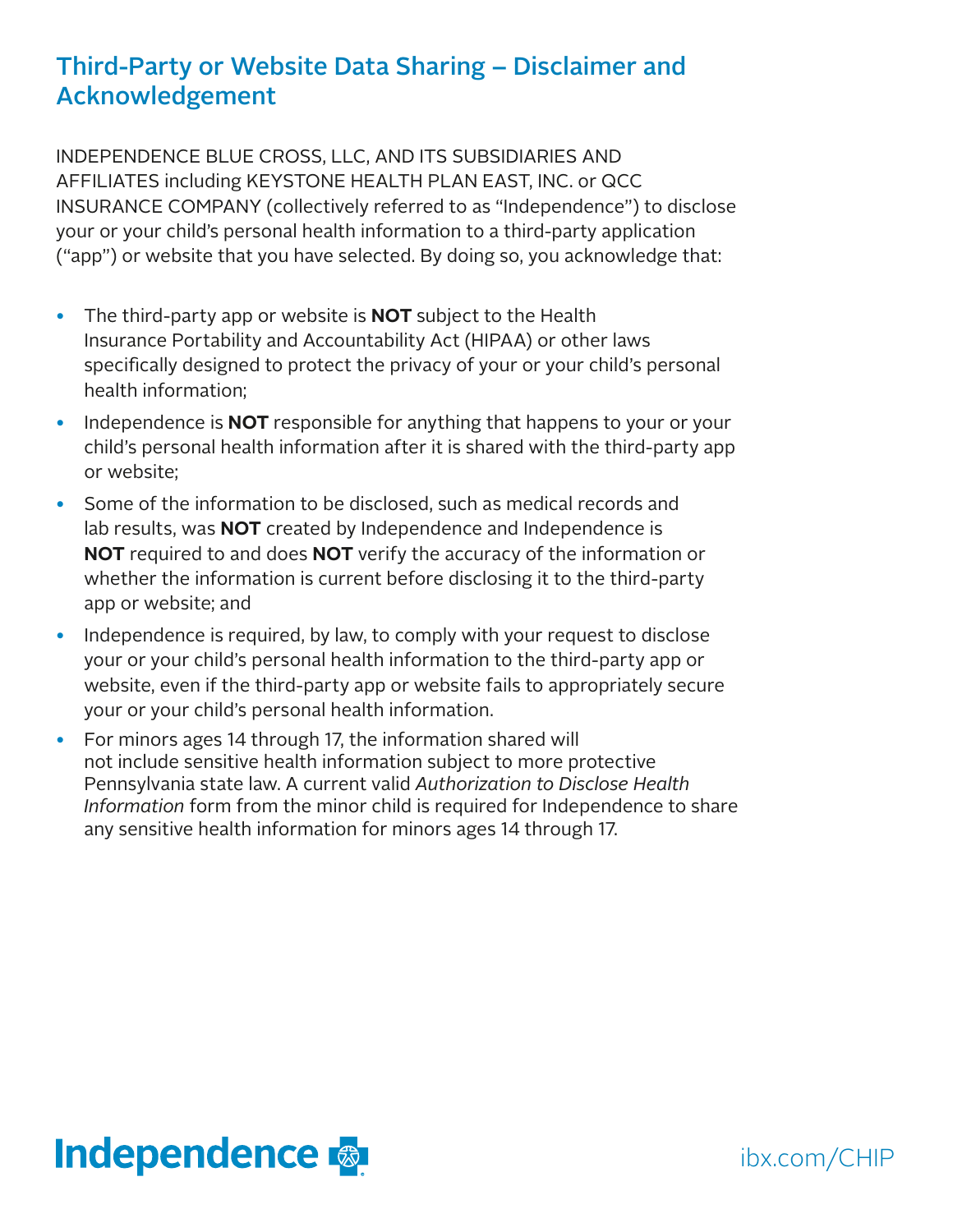## Third-Party or Website Data Sharing – Disclaimer and Acknowledgement (continued)

TO THE MAXIMUM EXTENT PERMITTED BY LAW, YOU AGREE TO RELEASE AND HOLD HARMLESS INDEPENDENCE AND ITS SUBSIDIARIES AND AFFILIATES FROM ANY CLAIMS, DEMANDS, DAMAGES (INCLUDING, BUT NOT LIMITED TO, ANY PUNITIVE DAMAGES) LOSSES, LIABILITIES, COSTS AND EXPENSES, INCLUDING REASONABLE ATTORNEYS' FEES, MADE BY ANY THIRD PARTY DUE TO OR ARISING OUT OF (A) DISCLOSURE OF YOUR OR YOUR CHILD'S PERSONAL HEALTH INFORMATION IN ACCORDANCE WITH THIS REQUEST; OR (B) ANY UNAUTHORIZED ACCESS TO, OR USE OR RE-DISCLOSURE OF YOUR OR YOUR CHILD'S PERSONAL HEALTH INFORMATION THAT TAKES PLACE AS A RESULT OF INDEPENDENCE'S DISCLOSURE. THESE LIMITATIONS APPLY TO ANY THEORY OF LIABILITY, WHETHER BASED ON CONTRACT, TORT (INCLUDING NEGLIGENCE), STATUTE, OR OTHERWISE, AND WHETHER INDEPENDENCE HAS BEEN INFORMED OF THE POSSIBILITY OF ANY SUCH DAMAGE.

#### **THIRD-PARTY DEVELOPER ATTESTATION – NOT COMPLETED:**

PLEASE NOTE THAT THE THIRD-PARTY APP OR WEBSITE THAT YOU HAVE SELECTED DID NOT COMPLETE THE INDEPENDENCE THIRD-PARTY APP OR WEBSITE DEVELOPER ATTESTATION REGARDING THE APP'S OR WEBSITE'S PRIVACY POLICY AND USE OF YOUR OR YOUR CHILD'S PERSONAL HEALTH INFORMATION.

UNDER THE CMS INTEROPERABILITY RULE, INDEPENDENCE IS NOT REQUIRED AND DOES NOT INDEPENDENTLY VERIFY THE AUTHENTICITY, ACCURACY, OR COMPLETENESS OF THE INFORMATION PROVIDED BY THE APP OR WEBSITE DEVELOPER WHEN IT REGISTERS WITH INDEPENDENCE INCLUDING, BUT NOT LIMITED TO, THE REGISTRATION FORM AND ATTESTATION. AS DETAILED IN THE EDUCATIONAL MATERIALS, YOU SHOULD FULLY RESEARCH AND EVALUATE ANY THIRD-PARTY APP OR WEBSITE BEFORE REQUESTING THAT INDEPENDENCE PROVIDES YOUR OR YOUR CHILD'S INFORMATION TO THE THIRD-PARTY APP OR WEBSITE.



ibx.com/CHIP